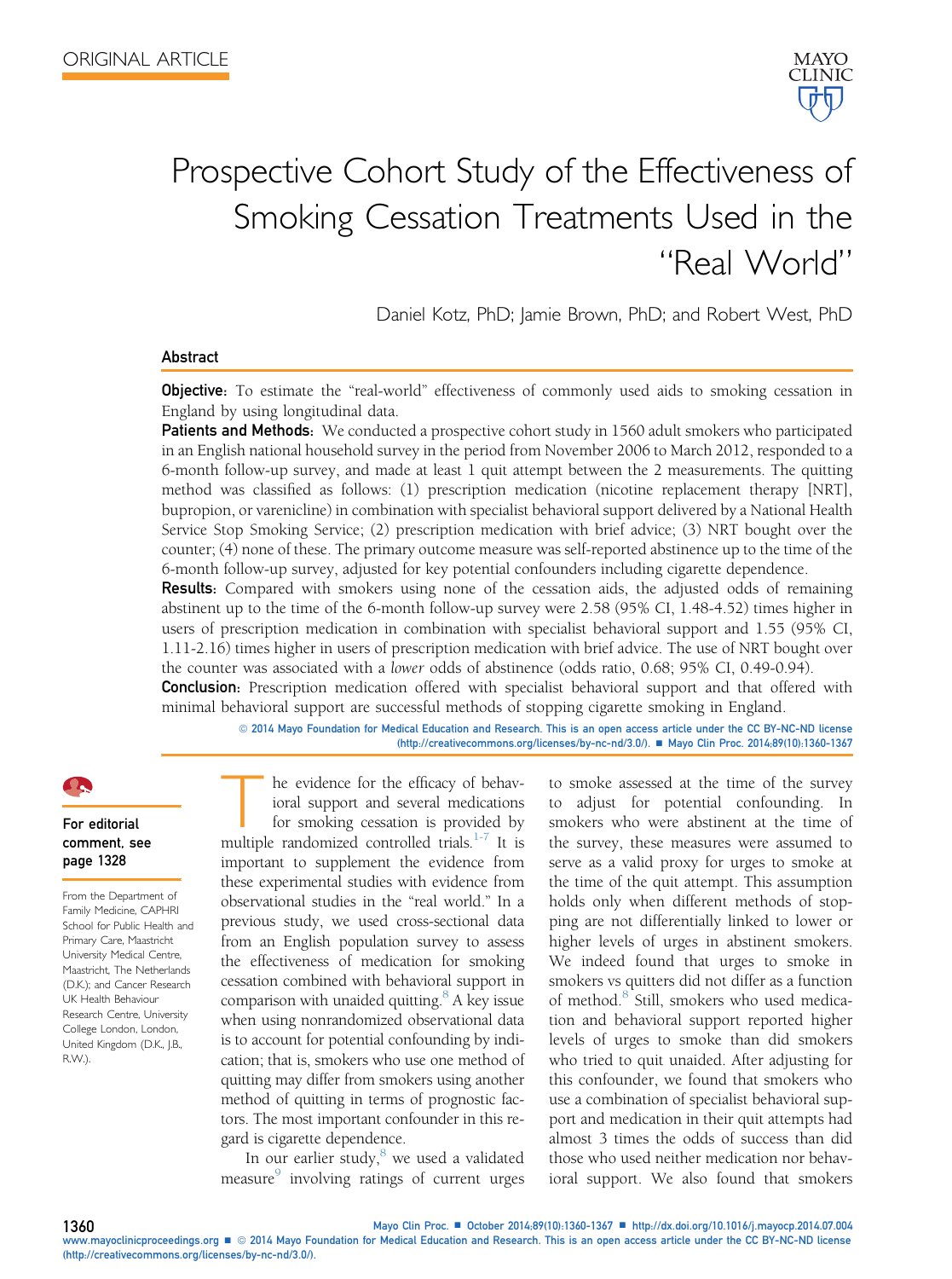who bought nicotine replacement therapy (NRT) over the counter with no behavioral support had similar odds of success at stopping as did those who stop without any aid.

It is important to confirm these findings with longitudinal data that are used to measure urges to smoke in current smokers at baseline, before their quit attempt. We conducted a prospective cohort study using data from the Smoking Toolkit Study to achieve this.

### PATIENTS AND METHODS

The Smoking Toolkit Study is an ongoing research program designed to provide information about smoking cessation and factors that promote or inhibit it at a population level. $10,11$ Each month a new sample of approximately 1800 people 16 years and older completes a face-to-face computer-assisted survey, of whom approximately 450 (25%) are smokers. The general methodology has been described in full elsewhere and has been reported to result in figures for key variables such as smoking prevalence that are nationally representative. $<sup>1</sup>$ </sup> The specific methodology used for the present study and described herein was largely based on our previous study and has been described in a different article as well.<sup>[8](#page-6-0)</sup>

#### Study Population

For the present study, we used aggregated data from respondents to the baseline survey in the period from November 2006 (the start of the survey) to March 2012 (the latest wave of the survey for which 6-month follow-up data were available), who smoked cigarettes (including handrolled) or any other combustible tobacco product (eg, pipe or cigar) daily or occasionally at the time of the survey. These respondents were asked whether they were willing to be recontacted. A follow-up questionnaire was sent to consenting respondents 6 months after baseline. Participants were given £5 (\$8) remuneration, and 1 reminder letter was sent. Of the 27,219 smokers at baseline, 5757 (21.2%) were followed up 6 months later. The sample followed up differed from those not followed up by being more likely to be female, older, less motivated to stop smoking, and reporting higher strengths of urges to smoke at baseline. The differences were small but statistically significant  $(P<.05)$ .

Respondents to the 6-month follow-up were asked "Have you made a serious attempt to stop

smoking in the past 12 months? By serious attempt I mean you decided that you would try to make sure you never smoked another cigarette? Please include any attempt that you are currently making." Those respondents who answered "Yes" were then asked "How long ago did your quit attempt start?" The response options to this question were as follows: "In the last week"; "More than a week and up to a month"; "More than 1 month and up to 2 months"; "More than 2 months and up to 3 months"; "More than 3 months and up to 6 months"; "More than 6 months and up to a year"; "Can't remember." We included only those respondents who made at least 1 quit attempt about 6 months ago.

# Measurement of Effect: Use of Smoking Cessation Treatments

The use of smoking cessation treatments was assessed only for the most recent quit attempt and included the following: (1) NRT on prescription, bupropion, or varenicline in combination with specialist behavioral support (ie, one-to-one or group behavioral support delivered by a National Health Service [NHS] Stop Smoking Service); (2) NRT on prescription, bupropion, or varenicline in combination with brief advice (delivered by the prescribing health care professional); (3) NRT bought over the counter without any behavioral support; (4) none of these. The behavioral support delivered by an NHS Stop Smoking Service generally involves at least 6 sessions with the client (before the quit date, on the quit date itself, and 4 weekly follow-up sessions), with a total potential contact time of at least  $1.5$  hours.<sup>[12](#page-6-0)</sup>

# Measurement of Outcome: Self-Reported Nonsmoking

Our primary outcome was self-reported nonsmoking up to the time of the 6-month follow-up measurement. Respondents were asked "How long did your most recent serious quit attempt last before you went back to smoking?" Those responding "I am still not smoking" were defined as nonsmokers. Previous research has found that self-reported abstinence in surveys of this kind is not subject to the kind of biases observed in clinical trials in which there is social pressure to claim abstinence.<sup>13,14</sup>

# Measurement of Potential Confounders

We measured variables potentially associated with the use of smoking cessation treatments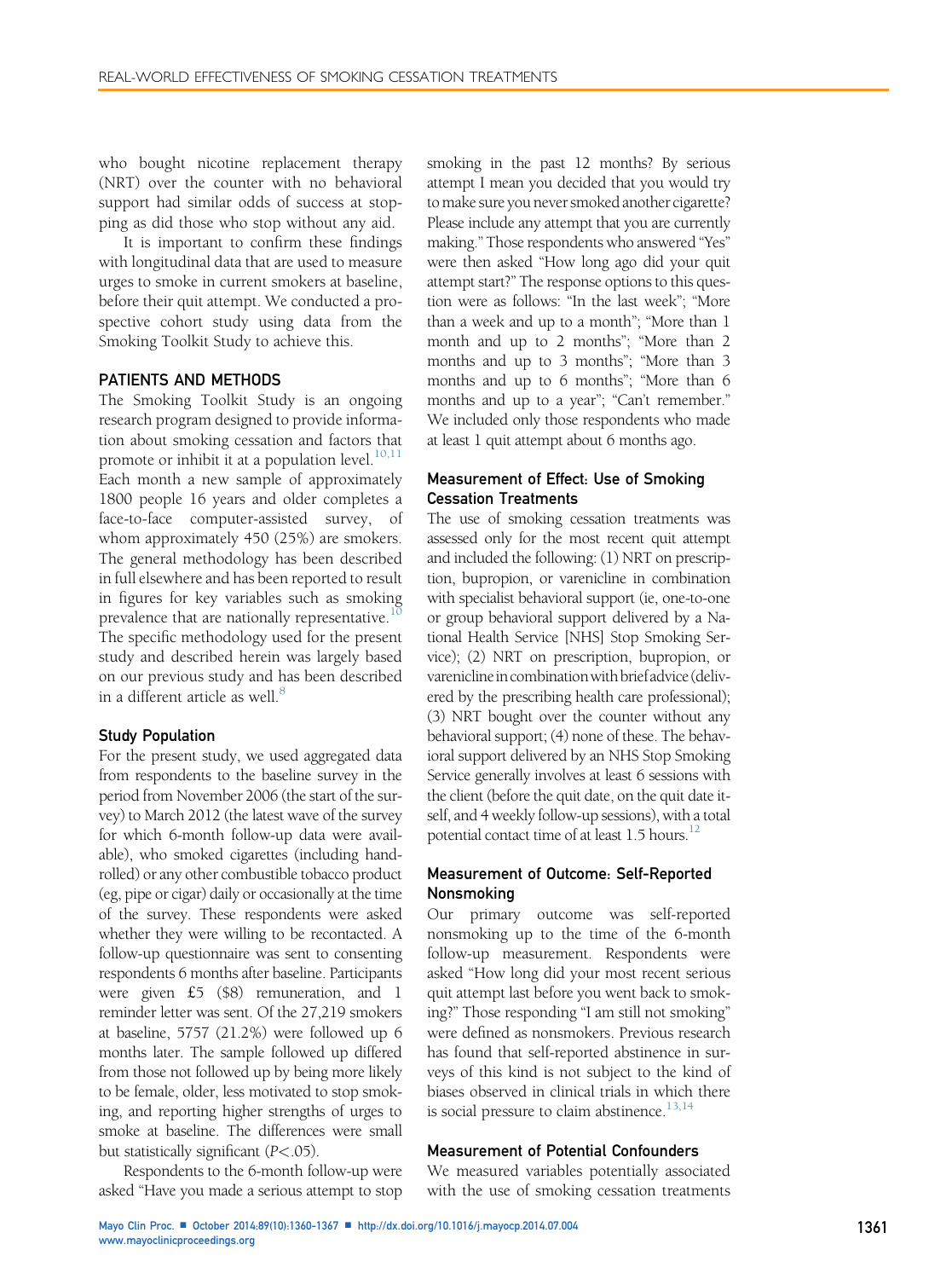and that may also have an effect on the outcome. These potential confounders were chosen a priori. The most important factor was cigarette dependence for which we used 2 questions assessed at baseline. First, time spent with urges to smoke was assessed by asking "How much of the time have you felt the urge to smoke in the past 24 hours? Not at all (coded 1), a little of the time (2), some of the time (3), a lot of the time (4), almost all of the time (5), all of the time (6)." Second, strength of urges to smoke was assessed by asking "In general, how strong have the urges to smoke been?: slight (1), moderate (2), strong (3), very strong (4), extremely strong (5)." This question was coded "0" for smokers who responded "Not at all" to the previous question. These 2 ratings have been found in this population to be a better measure of dependence (more closely associated with relapse after a quit attempt) than other mea-sures.<sup>[9](#page-6-0)</sup> Demographic characteristics we took into account were age, sex, and social grade (measured on an ordinal scale:  $AB =$  managerial and professional occupations;  $Cl =$  intermediate occupations;  $C2 = \text{small emplovers and}$ own account workers;  $D =$  lower supervisory and technical occupations; and  $E =$  semiroutine and routine occupations, never workers, and long-term unemployed). With regard to the most recent quit attempt measured at 6-month follow-up, we asked the time since this quit attempt was initiated, the number of quit attempts before this attempt that occurred since baseline, and whether respondents cut down first or stopped abruptly without cutting down.

# Data Analyses

Simple associations between potential confounders and use of the smoking cessation treatments were assessed by using analysis of variance for continuous variables and Pearson's  $\chi^2$  test for categorical variables. The Games-Howell procedure was used for post hoc multiple comparisons of the continuous variables between pairs of treatment groups.

For our primary analysis, we used a multiple logistic regression model in which we regressed the outcome measure (self-reported nonsmoking at 6-month follow-up compared with smoking) on the effect measure (use of each of the 3 smoking cessation treatments compared with no use of such treatments), adjusted for the abovementioned confounders and year of the survey.

In addition to the model from this primary analysis ("fully adjusted model"), we constructed a simple model including only the effect measure ("unadjusted model") and a model that included the effect measure, year of the survey, and all confounders except for the 2 measures of tobacco dependence ("partially adjusted model") to show the extent of confounding effects of tobacco dependence.

In a sensitivity analysis, we excluded respondents who had used telephone counseling for smoking cessation during their most recent quit attempt; very few smokers in England use this form of treatment, and so it is not possible to assess its association with abstinence. In the primary analysis, these smokers were conservatively counted in the "no-treatment" group unless they had also used medication, whereas in the sensitivity analysis, they were excluded from the analysis.

All analyses were performed with complete cases. Respondents with missing data on 1 or more of the confounding variables were excluded (0.3% of the eligible sample).

# RESULTS

The study population consisted of 1560 respondents with complete baseline and 6-month follow-up data who made at least 1 quit attempt between the 2 time points. Demographic and smoking-related characteristics are summarized in [Table 1.](#page-3-0) The percentage of usage of smoking cessation treatments during the last quit attempt was  $4.8\%$  (n=75) for prescription medication combined with specialist behavioral support,  $20.8\%$  (n=324) for prescription medication combined with brief advice,  $29.9\%$  (n=467) for NRT bought over the counter, and 44.5%  $(n=694)$  for using none of these treatments. A total of 399 respondents (25.6%) had used some form of prescription medication during their most recent quit attempt; most of them had used NRT on prescription (56.9%, n=227), followed by varenicline (35.1%,  $n=140$ ) and bupropion (6.0%,  $n=24$ ). The remaining  $2.0\%$  (n=8) of respondents had used some combination of these medications.

A total of 1201 respondents (77.0%) smoked, and 359 (23.0%) reported not smoking at the 6-month follow-up. The unadjusted abstinence rates were  $38.7\%$  (n=29) for users of medication on prescription combined with specialist behavioral support,  $27.8\%$  (n=90) for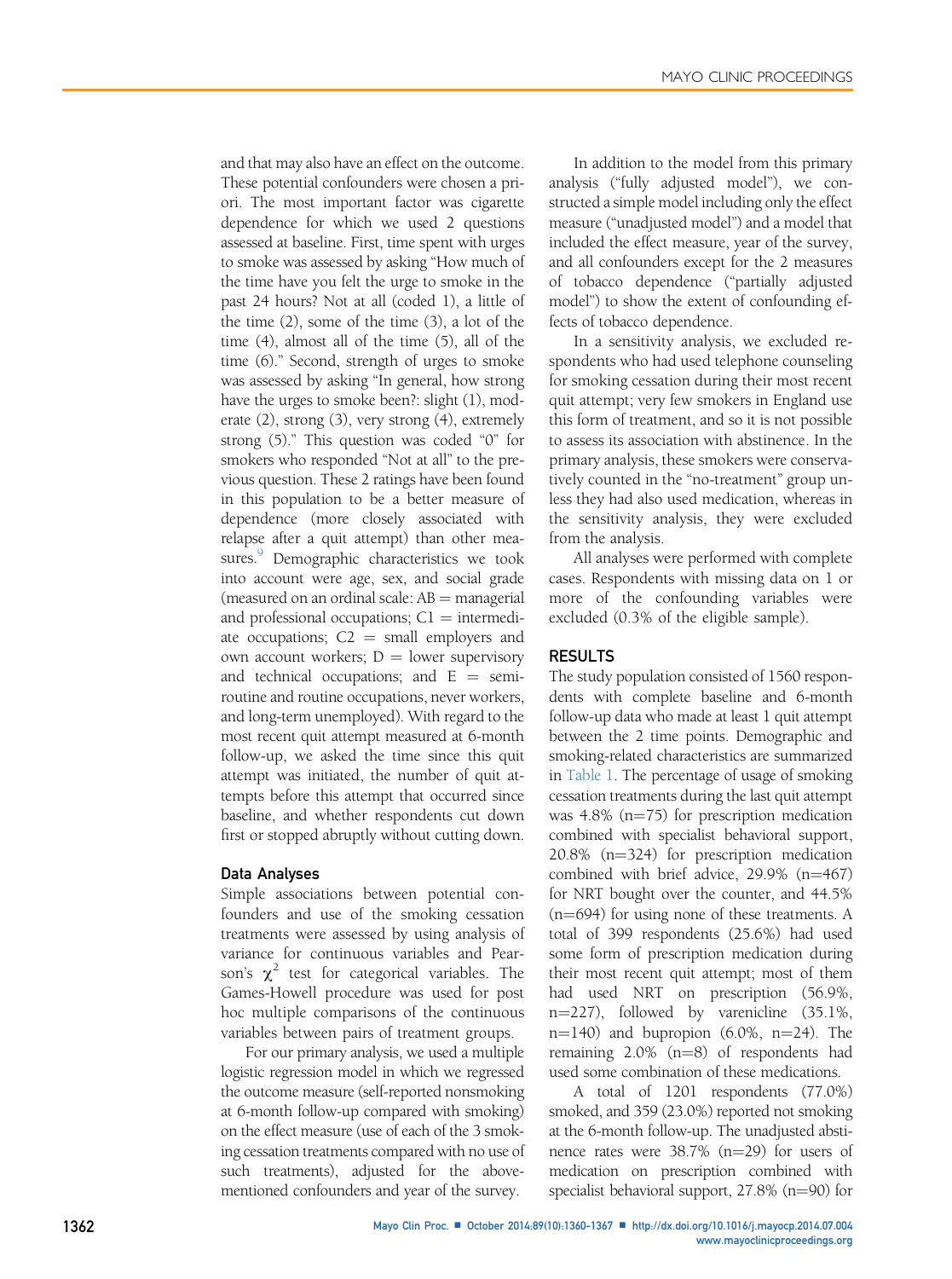<span id="page-3-0"></span>users of prescription medication combined with brief advice,  $15.4\%$  (n=72) for users of NRT bought over the counter, and  $24.2\%$  (n=168) for those using none of these treatments.

The use of treatments was associated with age, time since last quit attempt started, number of quit attempts before the most recent one, the 2 measures of dependence (time spent with and strength of urges to smoke), and social grade ([Table 2\)](#page-4-0). The post hoc comparisons established that users of medication (on prescription or over the counter) reported higher levels of dependence than did respondents who had tried to quit unaided.

[Table 3](#page-4-0) reveals that the fully adjusted odds of nonsmoking in users of prescription medication in combination with specialist behavioral support were 2.58 times higher (95% CI, 1.48-4.52) than in the no-treatment group. The odds were 1.67 times higher (95% CI, 0.94-2.98) than in the group that used prescription medication combined with brief advice, but this difference was not statistically significant (figures not shown in the table). In the latter group, the odds were 1.55 times higher (95% CI, 1.11-2.16) than in the notreatment group. The use of NRT bought over the counter was associated with lower odds of abstinence (odds ratio, 0.68; 95% CI, 0.49- 0.94). In the partially adjusted model, the odds ratios for the 2 groups that used prescription medication were slightly lower than in the fully adjusted model, whereas the odds ratio for the group that used NRT bought over the counter was slightly more extreme.

A total of 24 respondents (1.5%) reported having used telephone counseling during their most recent quit attempt. Excluding these respondents from the primary analysis changed the odds ratios of the fully adjusted model only minimally.

# **DISCUSSION**

This prospective cohort study found that the use of prescription medication in combination with specialist behavioral support provided by an NHS Stop Smoking Service was associated with the highest success of attempts to quit smoking. The use of prescription medication with limited behavioral support by the prescribing health care professional was also associated with higher success than was unaided quitting, whereas the use of NRT bought

| TABLE 1. Sample Characteristics (N=1560) <sup>a</sup>                                                                                       |                                                                |
|---------------------------------------------------------------------------------------------------------------------------------------------|----------------------------------------------------------------|
| Nonsmoker at follow-up                                                                                                                      | 23.0 (359)                                                     |
| Age at baseline                                                                                                                             | $46.5 \pm 15.7$                                                |
| Female sex                                                                                                                                  | 55.8 (871)                                                     |
| Social grade<br>AB<br>CI                                                                                                                    | 11.0(171)<br>20.9 (326)                                        |
| C <sub>2</sub><br>$\mathsf{D}$<br>F.                                                                                                        | 22.0(343)<br>17.5(273)<br>28.7 (447)                           |
| Time spent with urges to smoke at baseline <sup>b</sup>                                                                                     | $3.2 \pm 1.2$                                                  |
| Strength of urges to smoke at baseline <sup>c</sup>                                                                                         | $2.2 \pm 1.0$                                                  |
| Time since last quit attempt started at follow-up<br>$<$ $ $ wk<br>$2-4$ wk<br>$5-8$ wk<br>$9-12$ wk<br>$13-26$ wk                          | 10.5(164)<br>21.1(329)<br>21.0(327)<br>19.8(309)<br>27.6 (431) |
| Number of quit attempts before the most recent one and up to 6 mo at<br>follow-up<br>$\overline{0}$<br>ı<br>$\overline{\phantom{0}}$        | 69.2 (1079)<br>22.5(351)<br>8.3(130)                           |
| Stopped abruptly during last quit attempt at follow-up (vs cut down first) 47.9 (747)                                                       |                                                                |
| Use of smoking cessation treatments during last quit attempt at follow-up<br>Medication on prescription combined with specialist behavioral |                                                                |
| supportd<br>Medication on prescription combined with brief adviced<br>NRT bought over the counter<br>None of the above                      | 4.8(75)<br>20.8 (324)<br>29.9 (467)<br>44.5 (694)              |
|                                                                                                                                             |                                                                |

<sup>a</sup>Values are expressed as mean  $\pm$  SD or as No. (percentage).

<sup>b</sup>Time spent with urges to smoke: I (not at all) to 6 (all the time).

<sup>c</sup>Strength of urges to smoke: 0 (no urges) to 5 (extremely strong urges).

<sup>d</sup>Medication on prescription included nicotine replacement therapy (NRT), varenicline, or bupropion.

over the counter was associated with lower success.

# Comparison With Findings From Randomized Controlled Trials

Our estimated effectiveness of adding specialist behavioral support provided by an NHS Stop Smoking Service to prescription medication (adjusted odds ratio, 1.67) is similar to that from a meta-analysis performed for the US guidelines[.15](#page-6-0) Also, our estimated effectiveness of prescription medication combined with limited behavioral support by the prescribing health care professional compared with unaided quitting (adjusted odds ratio, 1.55) is similar to that from meta-analyses of randomized placebocontrolled trials.<sup>4-6</sup> However, our adjusted odds ratio of 0.68 in users of NRT bought over the counter compared with that in those who used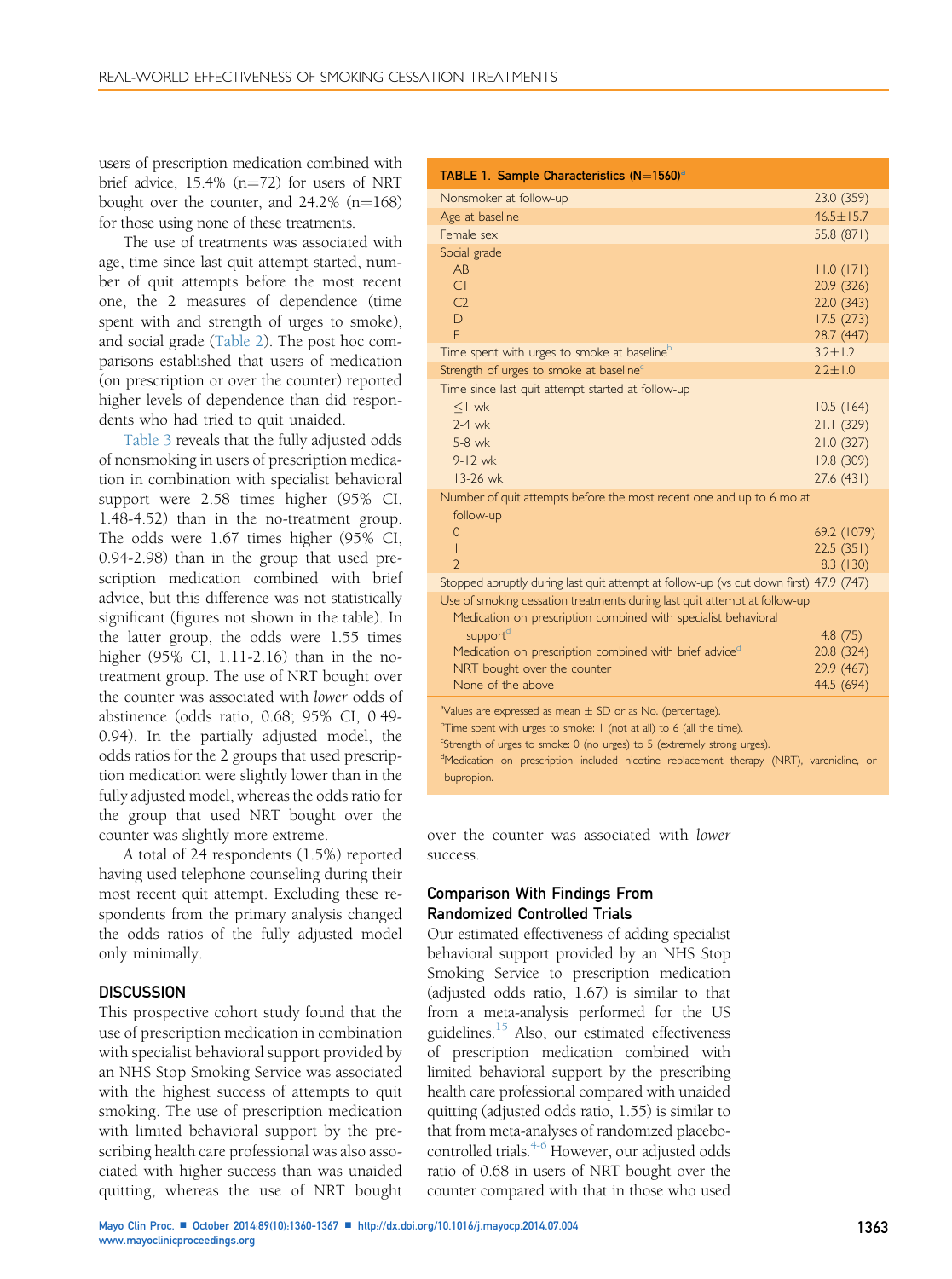<span id="page-4-0"></span>

| TABLE 2. Associations Between Characteristics of the Sample and Use of Smoking Cessation Treatments <sup>a</sup> |                                 |                                |                              |                       |         |  |  |
|------------------------------------------------------------------------------------------------------------------|---------------------------------|--------------------------------|------------------------------|-----------------------|---------|--|--|
|                                                                                                                  | Medication on prescription      | Medication on                  |                              |                       |         |  |  |
|                                                                                                                  | combined with specialist        | prescription combined          | NRT bought                   | None of               |         |  |  |
|                                                                                                                  | behavioral support <sup>b</sup> | with brief advice <sup>b</sup> | over the counter             | the others            |         |  |  |
| Variable                                                                                                         | $(n=75)$                        | $(n=324)$                      | $(n=467)$                    | $(n=694)$             | P       |  |  |
| Age at baseline                                                                                                  | $52.0 \pm 13.0$ <sup>1</sup>    | $48.6 \pm 13.8^2$              | $46.6 \pm 15.4$ <sup>1</sup> | $44.9 \pm 16.8^{1.2}$ | < .001  |  |  |
| Female sex                                                                                                       | 50.0 $(31)$                     | 56.4 (167)                     | 57.1 (306)                   | 54.1 (398)            | .22     |  |  |
| Social grade                                                                                                     |                                 |                                |                              |                       |         |  |  |
| AB                                                                                                               | 16.1(10)                        | 8.1(24)                        | 11.0(59)                     | 11.7(86)              | .007    |  |  |
| CI                                                                                                               | 14.5(9)                         | 22.6(67)                       | 20.0 (107)                   | 20.8(153)             |         |  |  |
| C <sub>2</sub>                                                                                                   | 30.6(19)                        | 16.9(50)                       | 22.2(119)                    | 23.1(170)             |         |  |  |
| D                                                                                                                | 4.8(3)                          | 20.9(62)                       | 15.7(84)                     | 18.2(134)             |         |  |  |
| E                                                                                                                | 33.9(21)                        | 31.4(93)                       | 31.2(167)                    | 26.1(192)             |         |  |  |
| Time spent with urges to smoke at baseline <sup>c</sup>                                                          | $3.7 \pm 1.2^3$                 | $3.5 \pm 1.2^4$                | $3.3 \pm 1.2^{5}$            | $2.9 \pm 1.1^{3,4,5}$ | < 0.001 |  |  |
| Strength of urges to smoke at baseline <sup>d</sup>                                                              | $2.5 \pm 1.0^6$                 | $2.4 \pm 1.1^{7}$              | $2.3 \pm 1.0^8$              | $2.0 \pm 1.0^{6,7,8}$ | < .001  |  |  |
| Time since quit attempt started at follow-up                                                                     |                                 |                                |                              |                       | < 0.001 |  |  |
| $<$ $1$ wk                                                                                                       | 4.8(3)                          | 8.8(26)                        | 9.1(49)                      | 12.8(94)              |         |  |  |
| $2-4$ wk                                                                                                         | 25.8(16)                        | 11.5(34)                       | 23.3(125)                    | 22.4(165)             |         |  |  |
| $5-8$ wk                                                                                                         | 16.1(10)                        | 20.9(62)                       | 22.0(118)                    | 20.3(149)             |         |  |  |
| $9-12$ wk                                                                                                        | 24.2(15)                        | 26.0(77)                       | 17.7(95)                     | 18.1(133)             |         |  |  |
| $13-26$ wk                                                                                                       | 29.0(18)                        | 32.8 (97)                      | 27.8(149)                    | 26.4 (194)            |         |  |  |
| Number of quit attempts before the most recent                                                                   |                                 |                                |                              |                       |         |  |  |
| one and up to 6 mo at follow-up                                                                                  |                                 |                                |                              |                       | .002    |  |  |
| $\overline{0}$                                                                                                   | 75.8 (47)                       | 77.4 (229)                     | 67.2(360)                    | 67.6 (497)            |         |  |  |
|                                                                                                                  | 14.5(9)                         | 17.2(51)                       | 23.9(128)                    | 23.1(170)             |         |  |  |
| $\overline{\phantom{a}}$                                                                                         | 9.7(6)                          | 5.4(16)                        | 9.0(48)                      | 9.3(68)               |         |  |  |
| Stopped abruptly during last quit attempt at                                                                     | 48.4 (30)                       | 44.9 (133)                     | 45.7 (245)                   | 50.1(368)             |         |  |  |
| follow-up (vs cut down first)                                                                                    |                                 |                                |                              |                       | .14     |  |  |

<sup>a</sup>Values are expressed as mean  $\pm$  SD or as No. (percentage).

<sup>b</sup>Medication on prescription included nicotine replacement therapy (NRT), varenicline, or bupropion.

<sup>c</sup>Time spent with urges to smoke: I (not at all) to 6 (all the time).

<sup>d</sup>Strength of urges to smoke: 0 (no urges) to 5 (extremely strong urges).

Superscript numbers 1-8 indicate statistically significant (P<.05) differences between groups with the same letter according to the post hoc analyses.

neither medication nor behavioral support (indicating a reduced likelihood of quitting in users of NRT bought over the counter) conflicts with a meta-analysis that reported a pooled odds ratio of 2.5 for active NRT bought over the counter vs placebo. $16$  This discrepancy seems unlikely to relate to the difference in study

designs or unmeasured confounding because our prospective cohort design yielded similar results as experimental designs with regard to the use of prescription medication and behavioral support, as noted above. Therefore, the most likely explanation for the low success rate of NRT bought over the counter in our study is

#### TABLE 3. Unadjusted and Adjusted Odds of Self-Reported Nonsmoking at 6-mo Follow-Up Stratified by the Method of Quitting

|                                                                                                | Odds ratio (95% CI) |                                                                                          |                        |
|------------------------------------------------------------------------------------------------|---------------------|------------------------------------------------------------------------------------------|------------------------|
| Smoking cessation treatment                                                                    |                     | Unadjusted model Partially adjusted model <sup>a</sup> Fully adjusted model <sup>b</sup> |                        |
| Medication on prescription combined with specialist behavioral support ( $n=62$ ) <sup>c</sup> | $1.98$ (1.20-3.24)  | $2.27(1.32-3.92)$                                                                        | $2.58$ (1.48-4.52)     |
| Medication on prescription combined with brief advice $(n=296)^c$                              | $1.20(0.89 - 1.62)$ | $1.38$ $(1.00 - 1.91)$                                                                   | $1.55$ (1.11-2.16)     |
| NRT bought over the counter $(n=536)$                                                          | $0.57(0.42 - 0.78)$ | $0.62$ (0.45-0.85)                                                                       | $0.68$ $(0.49 - 0.94)$ |
| None of the above (reference) (n=735)                                                          |                     |                                                                                          |                        |

a<br>Partially adjusted model was adjusted for age, sex, social grade, time since last quit attempt started, number of quit attempts before the one in question, stopping abruptly vs cutting down, and year of the survey.

<sup>b</sup>Fully adjusted model was adjusted for the variables from the partially adjusted model and for time spent with urges to smoke and strength of urges to smoke. Medication on prescription included nicotine replacement therapy (NRT), varenicline, or bupropion.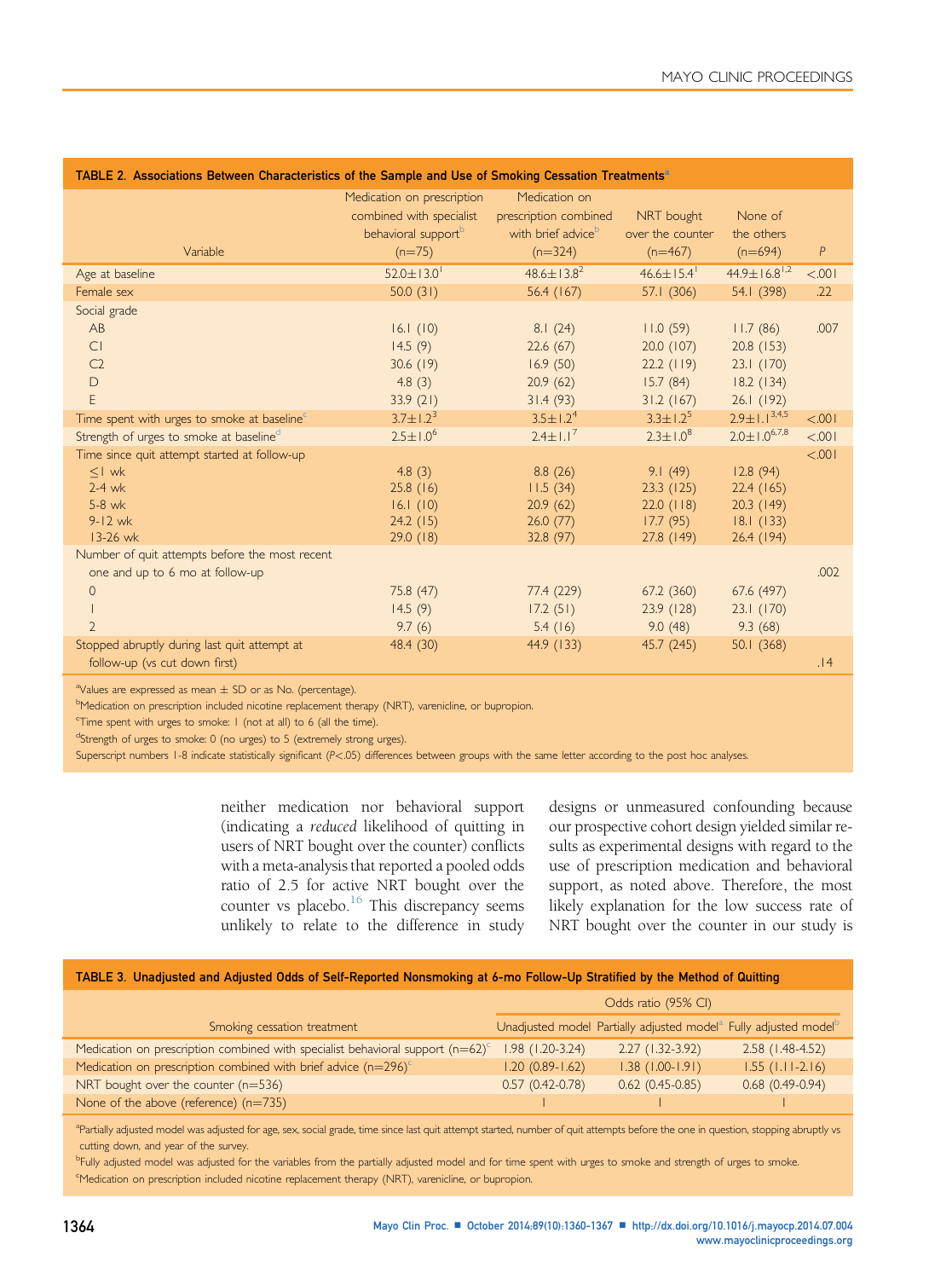inappropriate usage and low adherence in the real world[.17,18](#page-7-0) Experimental studies cannot mimic the usual environment in which over-thecounter medication is used because trial participants are instructed on how to use the medication, and their adherence to this medication is monitored and promoted during the trial. For example, the authors from the largest placebo controlled trial of NRT bought over the counter, which contributed to the above-mentioned meta-analysis, acknowledged that "complete reproducibility of the over-thecounter setting was impossible." [19](#page-7-0) In that trial, participants were asked to set a quit date within 7 days; they were given instructions on how to use the medication, the first use was under supervision, adverse events were monitored, and adherence was maintained during several site visits. $19$  This is a different situation from the real-world setting of our study in which smokers use the medication in an uncontrolled yet more realistic fashion.

# Comparison With Findings From Observational Studies

One of the aims of this prospective cohort study was to confirm the findings from our earlier cross-sectional study on the real-world effectiveness of smoking cessation treatments.<sup>[8](#page-6-0)</sup> The findings from the present study regarding prescription medication largely confirm those from our earlier study, even though the 2 effect estimates for prescription medication with or without specialist behavioral support were closer to 1 in this study, suggesting that residual confounding played a greater role in our previous study. Although NRT bought over the counter was equally associated with the success of quitting than not using treatment in our earlier study (adjusted odds ratio, 0.96; 95% CI,  $0.81 - 1.13$  $0.81 - 1.13$  $0.81 - 1.13$ , NRT bought over the counter was associated with a significant reduction in success in our present study (adjusted odds ratio, 0.68; 95% CI, 0.49-0.94).

Our finding of a positive association between the use of prescription medication and the success of attempts to quit smoking is largely consistent with previous prospective cohort studies.[20-25](#page-7-0) For example, a study using data from 12,156 treatment episodes routinely recorded by 31 NHS Stop Smoking Services in England found that specialist behavioral support combined with dual NRT (but not single NRT), varenicline, or bupropion was associated with a higher rate of success of quit attempts

than was behavioral support without medica-tion.<sup>[20](#page-7-0)</sup> A study in 7436 smokers taking part in the International Tobacco Control Four Country Study reported higher success rates in smokers trying to quit who used NRT, varenicline, or bupropion than in smokers trying to quit without medication, although the effect estimates were much higher than in our study. $21$ Another international study in more than 1089 smokers from 5 different countries reported a higher success rate in smokers who used NRT than in smokers who did not use NRT, again with higher effect estimates than in our study.<sup>[22](#page-7-0)</sup>

# Study Limitations

This study has several limitations. First, the response to our 6-month follow-up was only 21% and the response also differed slightly by demographic and smoking characteristics. A higher response would have resulted in increased statistical power, but our sample was large enough to statistically detect the differences in success rates between the treatment groups. We have no reason to assume that the somewhat differential nonresponse biased our estimates for the relative effectiveness of the treatments, but it may have reduced the generalizability of our findings to a small extent. Second, nonrandomized studies are generally vulnerable to confounding. We reduced this risk further than did many previous studies by adjusting for tobacco dependence—measured before a quit attempt was initiated—and several other potential confounders. However, residual confounding may have occurred because not all factors associated with self-selection of treatment, such as comorbidity<sup>26</sup> or psychological distress,<sup>[27](#page-7-0)</sup> were measured in our survey. Third, our selfreported outcome measure of abstinence from smoking was not biochemically validated. In observational studies such as ours, however, it is unlikely that misreporting of abstinence is associated with the type of treatment respondents used during the last quit attempt they recall. $^{13,14}$  Fourth, we did not have data on actual use of, and adherence to, the medication and the behavioral support. We have no reason to assume that the report of various treatments was dependent on the respondents' smoking status at the 6-month follow-up measurement. If bias occurred, this would have led to an underestimation of the effectiveness of prescription medication and specialist behavioral support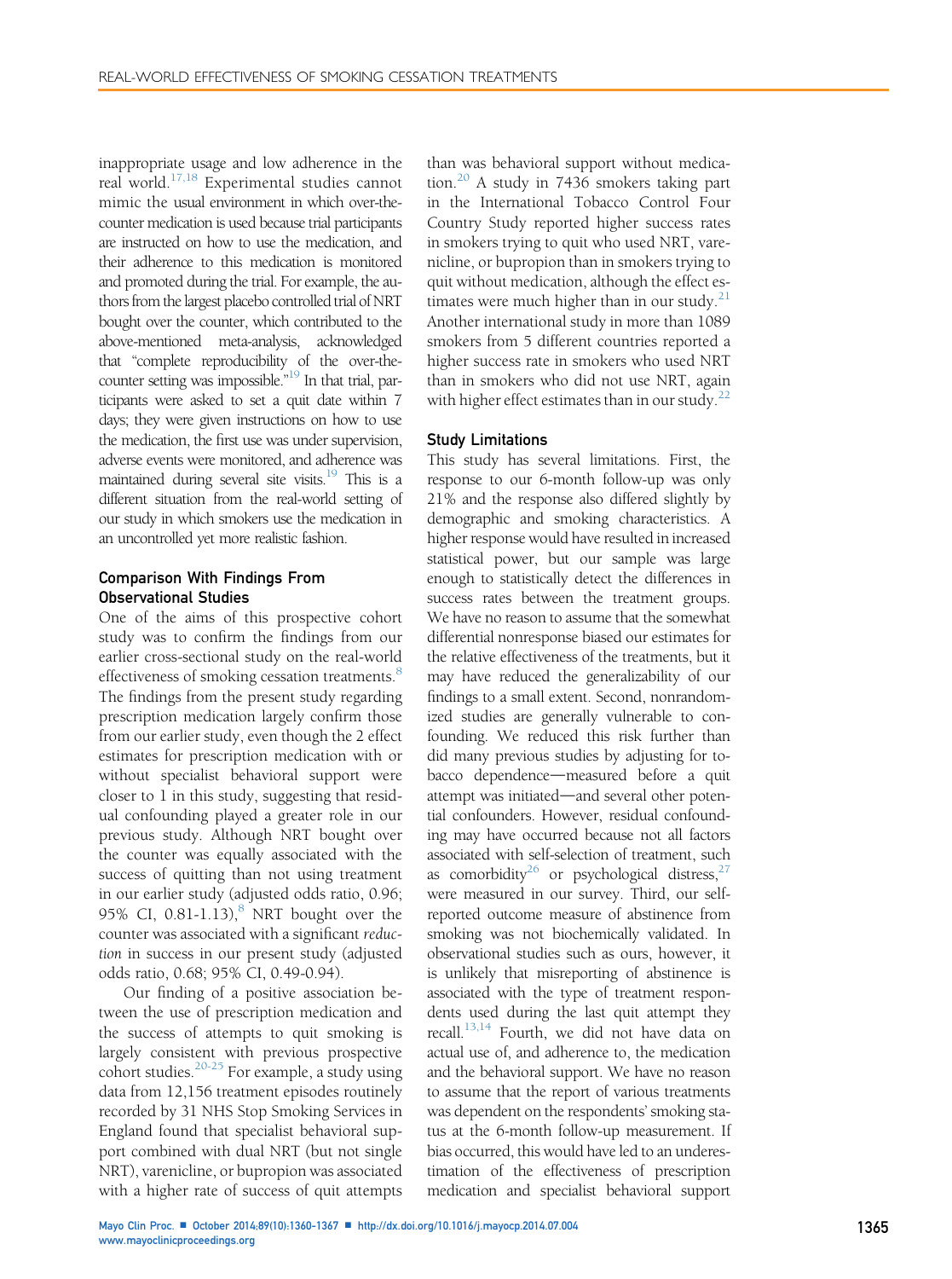<span id="page-6-0"></span>because unaided quit attempts that fail are more likely to be forgotten.<sup>28</sup> An improved real-world design that would reduce the risk of confounding and the reliance on recall data may involve baseline characteristics to be collected first and then recent treatment assessed at a second time point before assessing smoking status at the final follow-up. Finally, our sample size was too small for comparing the differential effectiveness of different prescription medications.

#### **Strengths**

As far as we are aware, our study is the first prospective cohort study comparing prescription medication when offered with specialist behavioral support with prescription medication offered without such support. A major strength of our study is the use of a representative sample of the English population that was sufficiently large to detect an effect of specialist behavioral support despite its low prevalence. We used aggregated data from monthly surveys over a period of more than 5 years and therefore minimized potential bias from the rate of quit attempts depending on the time of the year.

### **CONCLUSION**

The use of prescription medication with specialist behavioral support delivered by an NHS Stop Smoking Service or with minimal behavioral support is associated with improved outcomes compared with unaided quitting. Thus, more smokers should be guided into these forms of treatment because currently only 1 of 4 smokers attempting to quit use them. The most frequently used form of treatment, NRT bought over the counter, appears to be associated with reduced success rates. More research is urgently needed on the effectiveness of NRT bought over the counter in the real world.

Abbreviations and Acronyms: NHS = National Health Service;  $NRT$  = nicotine replacement therapy

**Grant Support:** The Smoking Toolkit Study is funded by the English Department of Health, Cancer Research UK, Pfizer, GlaxoSmithKline, and Johnson & Johnson.

Potential Competing Interests: Pfizer, Johnson & Johnson, and GlaxoSmithKline are manufacturers of smoking cessation products who had no involvement in the design of the study, collection, analysis or interpretation of the data, the writing of the report, or the decision to submit the paper for publication. Dr West has undertaken research and

consultancy and received travel funds from companies that develop and manufactures smoking cessation medications. He has a share of a patent for a novel nicotine delivery device. He is a trustee of the stop-smoking charity, QUIT, and a co-director of the National Centre for Smoking Cessation and Training. Dr Kotz has received an unrestricted research grant from Pfizer for a smoking cessation trial. Dr Brown has received an unrestricted research grant from Pfizer.

Correspondence: Address to Daniel Kotz, PhD, Department of Family Medicine, CAPHRI School for Public Health and Primary Care, Maastricht University Medical Centre, PO Box 616, 6200 MD Maastricht, The Netherlands ([d.kotz@](mailto:d.kotz@maastrichtuniversity.nl) [maastrichtuniversity.nl](mailto:d.kotz@maastrichtuniversity.nl)).

#### **REFERENCES**

- 1. Lancaster T, Stead LF. Individual behavioural counselling for smoking cessation. Cochrane Database Syst Rev. 2005;(2): CD001292.
- 2. Stead LF, Bergson G, Lancaster T. Physician advice for smoking cessation [published correction appears in Cochrane Database Syst Rev. 2013;5:CD000165]. Cochrane Database Syst Rev. 2008;(2):CD000165.
- 3. Stead LF, Lancaster T. Group behaviour therapy programmes for smoking cessation. Cochrane Database Syst Rev. 2005;(2): CD001007.
- 4. Stead LF, Perera R, Bullen C, Mant D, Lancaster T. Nicotine replacement therapy for smoking cessation [published correction appears in Cochrane Database Syst Rev. 2012;11: CD000146]. Cochrane Database Syst Rev. 2008;(1):CD000146.
- 5. Hughes JR, Stead LF, Lancaster T. Antidepressants for smoking cessation [published correction appears in Cochrane Database Syst Rev. 2014;1:CD000031]. Cochrane Database Syst Rev. 2007;(1):CD000031.
- 6. Cahill K, Stead LF, Lancaster T. Nicotine receptor partial agonists for smoking cessation. Cochrane Database Syst Rev. 2012;(4):CD006103.
- 7. Stead LF, Lancaster T. Combined pharmacotherapy and behavioural interventions for smoking cessation. Cochrane Database Syst Rev. 2012;(10):CD008286.
- 8. Kotz D, Brown J, West R. 'Real-world' effectiveness of smoking cessation treatments: a population study. Addiction. 2014; 109(3):491-499.
- 9. Fidler JA, Shahab L, West R. Strength of urges to smoke as a measure of severity of cigarette dependence: comparison with the Fagerström Test for Nicotine Dependence and its components. Addiction. 2011;106(3):631-638.
- 10. Fidler J, Shahab L, West O, et al. 'The smoking toolkit study': a national study of smoking and smoking cessation in England. BMC Public Health. 2011;11:479.
- 11. The Smoking Toolkit Study. [www.smokinginengland.info](http://www.smokinginengland.info). Accessed April 16, 2011.
- 12. Department of Health. Stop Smoking Service: Monitoring and Guidance Update. London: Department of Health; 2012.
- 13. Wong SL, Shields M, Leatherdale S, Malaison E, Hammond D. Assessment of validity of self-reported smoking status. Health Rep. 2012;23(1):47-53.
- 14. West R, Zatonski W, Przewozniak K, Jarvis MJ. Can we trust national smoking prevalence figures? Discrepancies between biochemically assessed and self-reported smoking rates in three countries. Cancer Epidemiol Biomarkers Prev. 2007;16(4):820-  $822$
- 15. Fiore MC, Jaén CR, Baker TB, et al. Treating Tobacco Use and Dependence: 2008 Update. Clinical Practice Guideline. Rockville, MD: US Department of Health and Human Services, Public Health Service; May 2008.